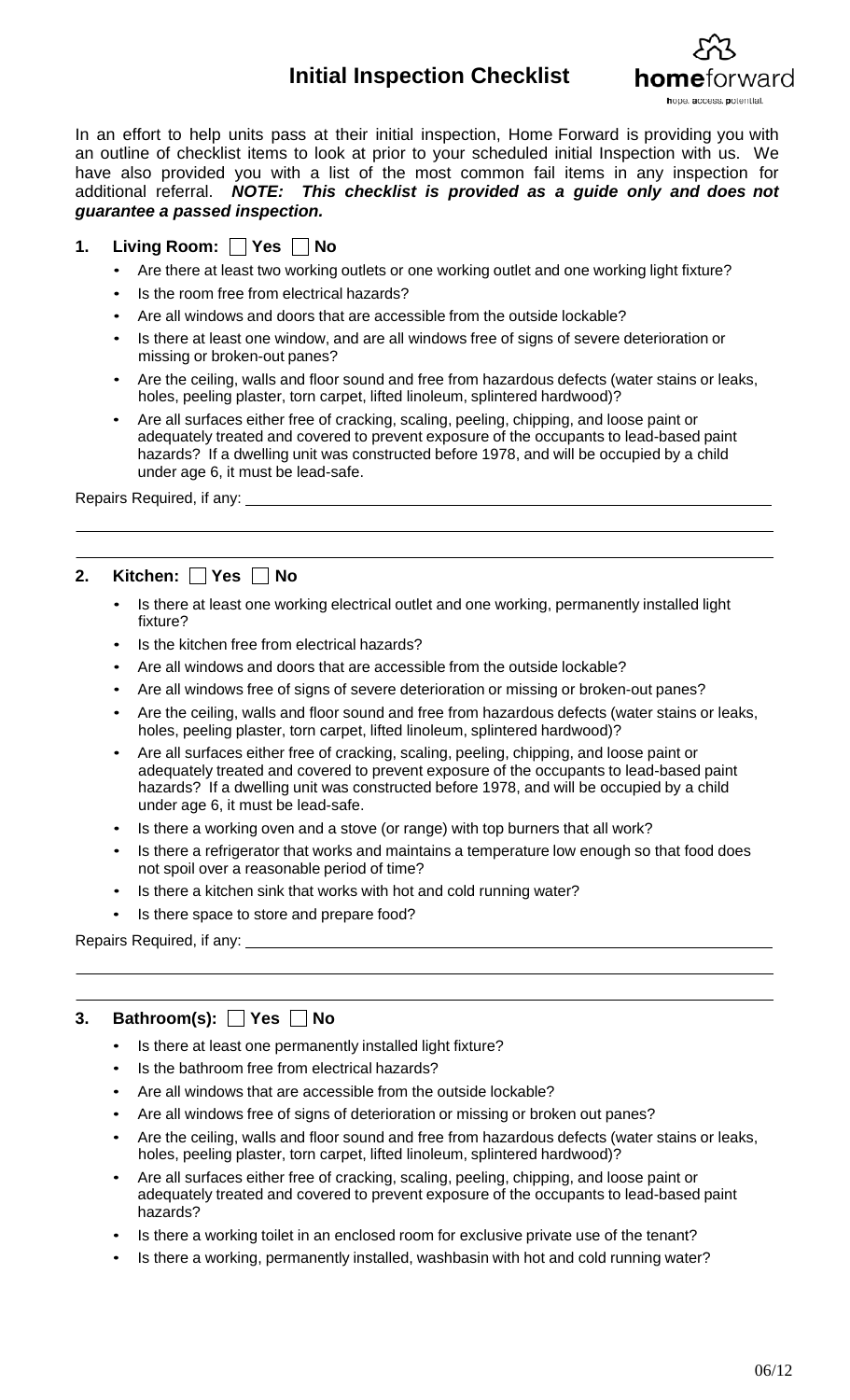- Is there a working tub or shower with hot and cold running water?
- Is there an operable window(s) or a working ventilation system?

Repairs Required, if any:

## **4.** Other Rooms Used for Living:  $\bigcap$  Yes  $\bigcap$  No

Rooms "used for living" are areas of the unit that are walked through or lived in on a regular basis. They include, bedrooms, dining rooms, family rooms, dens, playrooms, TV rooms, halls, corridors, staircases, or additional bathrooms (See number 3 above.)

- Is the room free of electrical hazards?
- Can all windows and doors be locked that are accessible from the outside?
- If the room is used as a bedroom:
	- Are there at least two electrical outlets; or one electrical outlet and one permanently installed light fixture?
	- Is there at least one window that opens and is large enough for legal egress? Are all the windows free of signs of deterioration or missing or broken windowpanes?
	- Is the room size no less than 60 square feet?
	- Is there a door for privacy?
	- Is there a closet designed for the storage of clothing.
	- Is there an adequate heat source, either direct or indirect that can enter easily from an adjacent room?
	- Is there a smoke alarm?
	- Is there a carbon monoxide alarm in each bedroom or within 15 feet of the door (if required)?
- Are the ceiling, walls and floor sound and free from hazardous defects (water stains or leaks, holes, peeling plaster, torn carpet, lifted linoleum, splintered hardwood)?
- Are all surfaces either free of cracking, scaling, peeling, chipping, and loose paint or adequately treated and covered to prevent exposure of the occupants to lead-based paint hazards? If a dwelling unit was constructed before 1978, and will be occupied by a child under age 6, it must be lead-safe.
- In units occupied by the hearing-impaired, is there an appropriate flashing alarm system connected to the smoke detector?

Repairs Required, if any:

#### **5.** All Secondary Rooms (Not Used for Living):  $\Box$  Yes  $\Box$  No

Secondary rooms not used for living would include but are not limited to: utility room, attached shed, attached closed-in porch, basement, or garage if closed off from the main living area.

- Can all windows and doors accessible from the outside be locked?
- Are all rooms free of electrical hazards?

Repairs Required, if any:

#### **6. Building Exterior:**

- Is the foundation sound and free of hazards?
- Are all the exterior stairs, rails, and porches sound and free of hazards?
- Are the roof, gutters, and downspouts sound and free of hazards?
- Are exterior surfaces sound and free of hazards?
- Is the chimney sound and free of hazards?
- Are painted surfaces free of defective paint or adequately treated? If a dwelling unit was constructed before 1978, and will be occupied by a child under age 6, it must be lead-safe.

If the unit is a manufactured home, is it properly placed and tied down?

Repairs Required, if any: